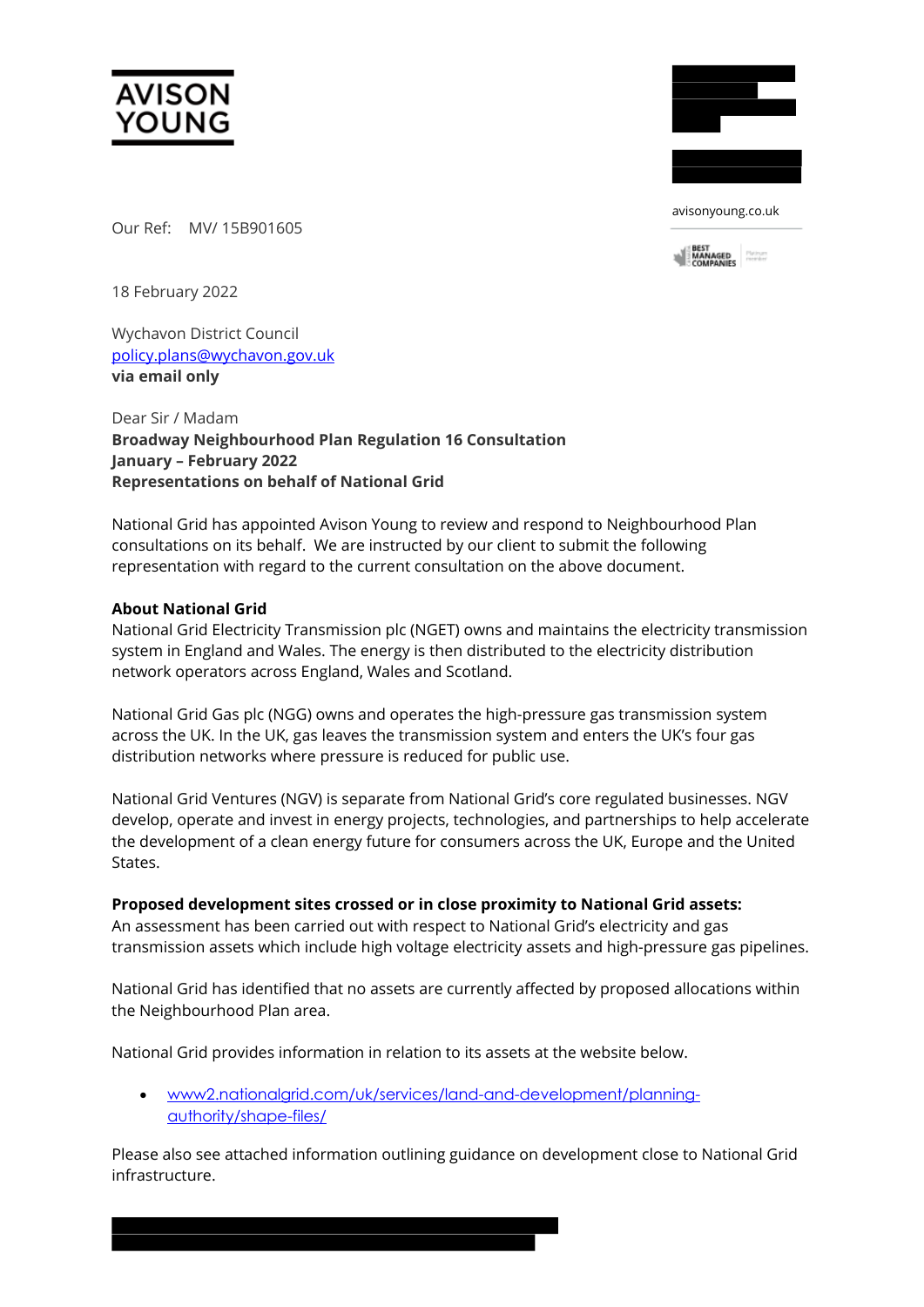

## **Distribution Networks**

Information regarding the electricity distribution network is available at the website below: [www.energynetworks.org.uk](http://www.energynetworks.org.uk/)

Information regarding the gas distribution network is available by contacting: [plantprotection@cadentgas.com](mailto:plantprotection@cadentgas.com)

## **Further Advice**

Please remember to consult National Grid on any Neighbourhood Plan Documents or sitespecific proposals that could affect our assets. We would be grateful if you could add our details shown below to your consultation database, if not already included:

**Matt Verlander, Director Spencer Jefferies, Town Planner**





If you require any further information in respect of this letter, then please contact us.

Yours faithfully,



**Matt Verlander MRTPI Director**

**For and on behalf of Avison Young**